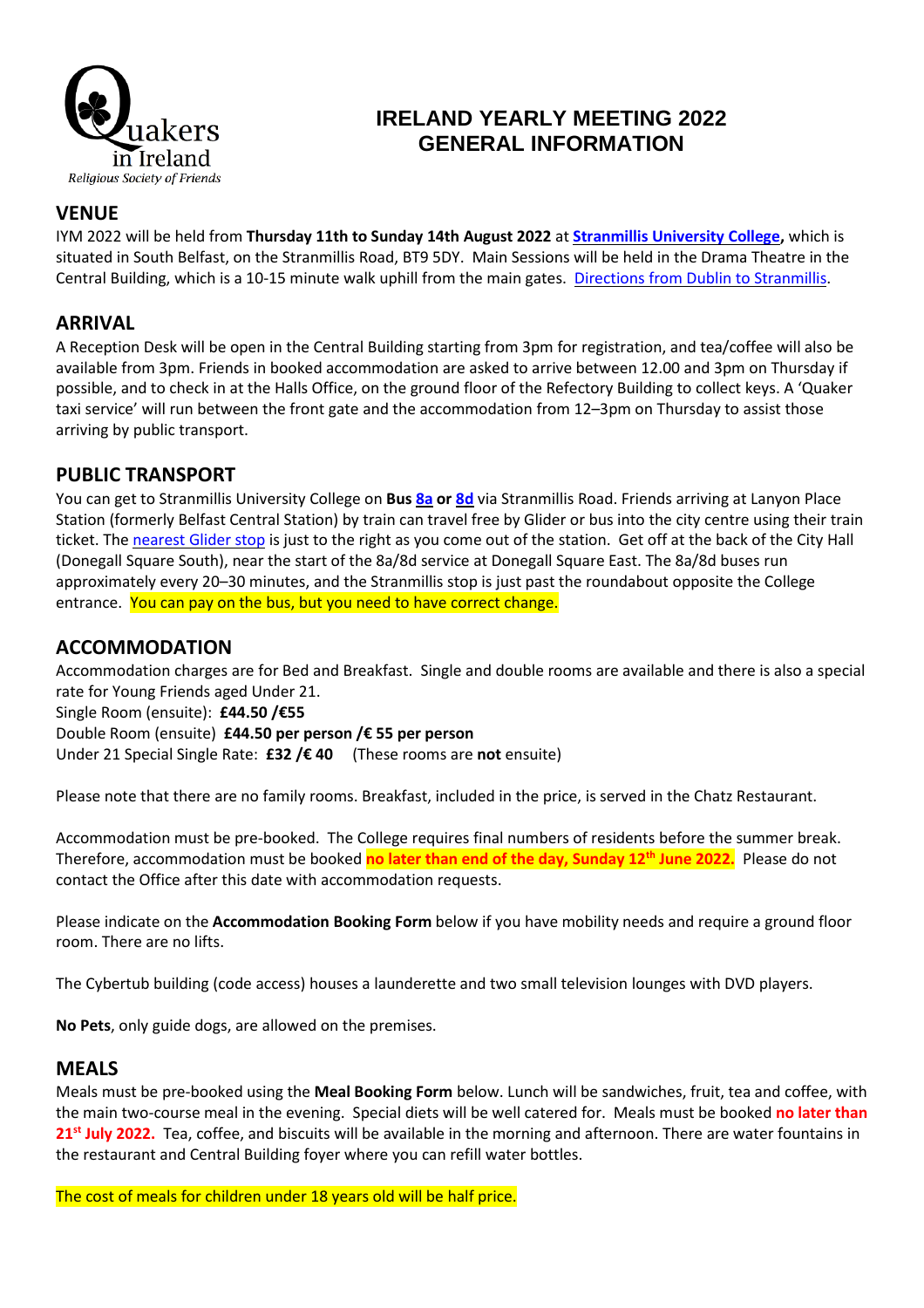We ask that Friends who are coming to IYM, but not paying for meals or accommodation, consider making a **voluntary contribution** of £10/day (€12.50/day) to help pay for the cost of holding IYM. Boxes for this will be available at IYM. Others are also invited to make a voluntary donation if they feel able, in whatever amount they wish – either by adding this amount to their meal/accommodation payment or using the boxes available at IYM.

**LIMITED PARKING** is available in the College grounds, with priority for those in Stranmillis accommodation or with mobility issues. There are free car parks at the Stranmillis Road roundabout and past Cutters Wharf on [Lockview](https://goo.gl/maps/wqdd17pwKcei345bA) [Road.](https://goo.gl/maps/wqdd17pwKcei345bA)

There are shops and restaurants on Stranmillis Road within walking distance, and a small cafe, shops, and a newsagent on Lockview Road. The nearest free cash points are on Stranmillis Road.

The final session, on Sunday, will be held in South Belfast [Meeting](https://goo.gl/maps/b7rvaZ1XUuYsWYDD9) House, Marlborough Park North, followed by Meeting for Worship**.** Sunday Lunch will be available at South Belfast Meeting House afterwards but **must be** booked in advance.

**Bursary Help** is available towards the expenses of any Friend who might have difficulty meeting the full cost of IYM. Please put a note on the **General Booking Form** below if you wish to apply for support. We would like to see you at IYM!

**A Programme is being arranged for children aged 5–11 on Friday and Saturday.** An application and consent form for each child **must** be returned by **21st July 2022** otherwise places may not be available. At all other times, parents are responsible for the supervision and safety of children under 18 years.

**The Market Place** will be open between sessions and will feature the Yearly Meeting bookstall, a number of displays, and a sale in aid of Quaker [Service.](http://www.quakerservice.com/Quaker_Service/Welcome.html) Please bring and buy garden produce, baking, jams and chutneys, books, bric-abrac, but nothing electrical, no junk!

**The General Booking Form, Accommodation Booking Form, Meal Booking Form and Volunteer Form** are included in this document, which is available on the IYM website [www.quakers.ie.](http://www.quakers.ie/) Clerks should contact the Office if they need printed forms.

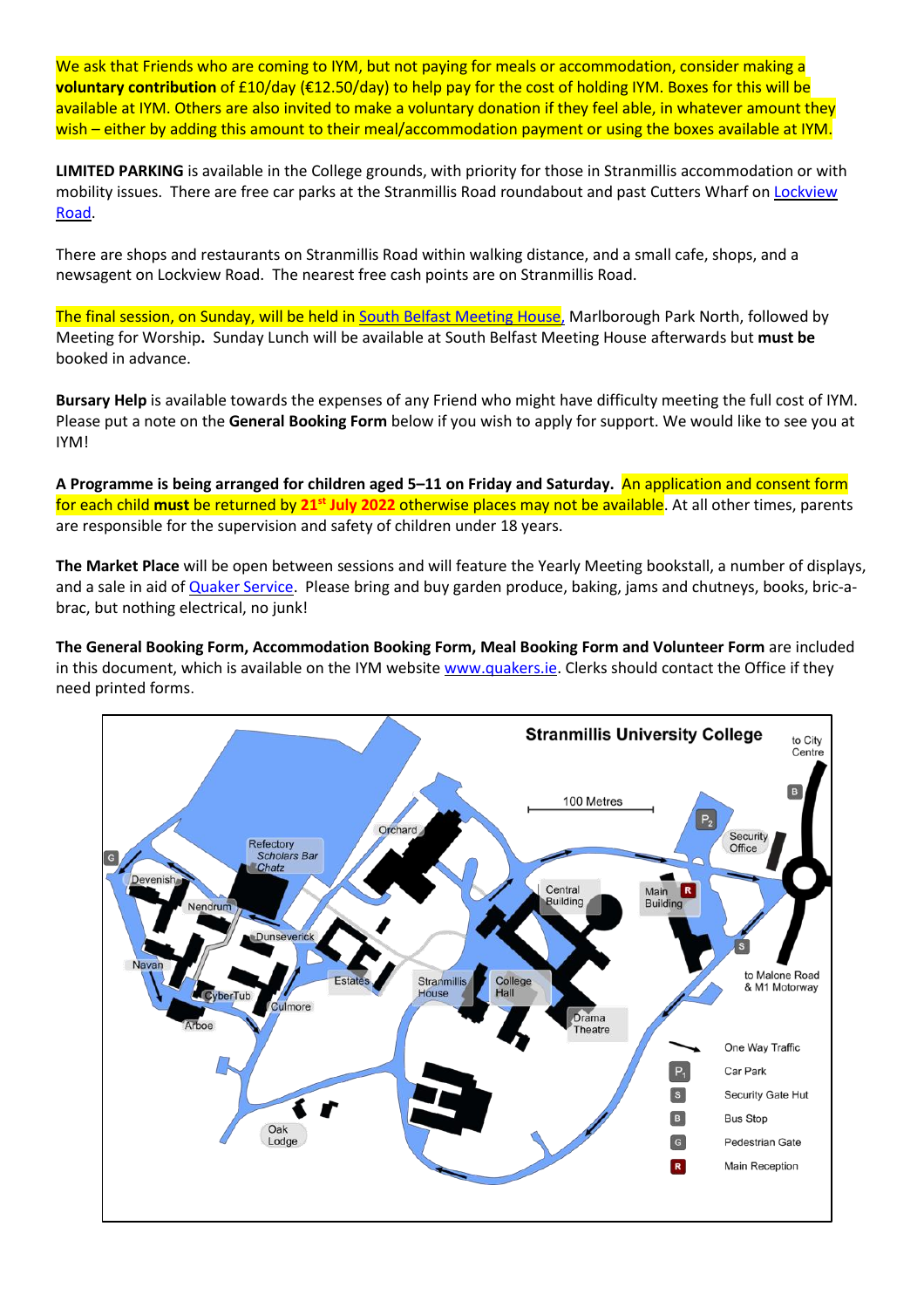#### **IYM 2022 Privacy Statement**:

Under Data Protection legislation, Ulster QM Local Arrangements Committee (LAC) and Ireland Yearly meeting (IYM) are joint Data Controllers and can be contacted via the office of the Religious Society of Friends in Ireland by telephoning +353(0)1 4998003 or emailing **[office@quakers.ie](mailto:office@quakers.ie)**. We are collecting this information to enable LAC to organise Ireland Yearly Meeting 2022 (IYM 2022) and to ensure we can contact you with information regarding events, meals, and accommodation. Data Protection legislation allows us to process this information as we regard it as being in the Society's legitimate interest. If you are unable to supply the information requested, then we will be unable to register you to attend IYM 2022. *The information you supply will be held in paper form in a folder which* will be held in a securely locked area. Only members of LAC and the office specifically involved in the organisation of IYM 2022 will have access to this information. The forms will be destroyed one month after IYM 2022 has *finished.* We will NOT pass on this information to anyone else. You have the right to ask to have the information you provided for the purpose of registration for IYM 2022 to be destroyed at any time. If you are concerned about the way your information is being handled, please contact us using the above details. If you are still unhappy you have the right to complain to the Data Protection Commission (Ireland).

**This policy applies to all the information collected through all the IYM2022 forms.**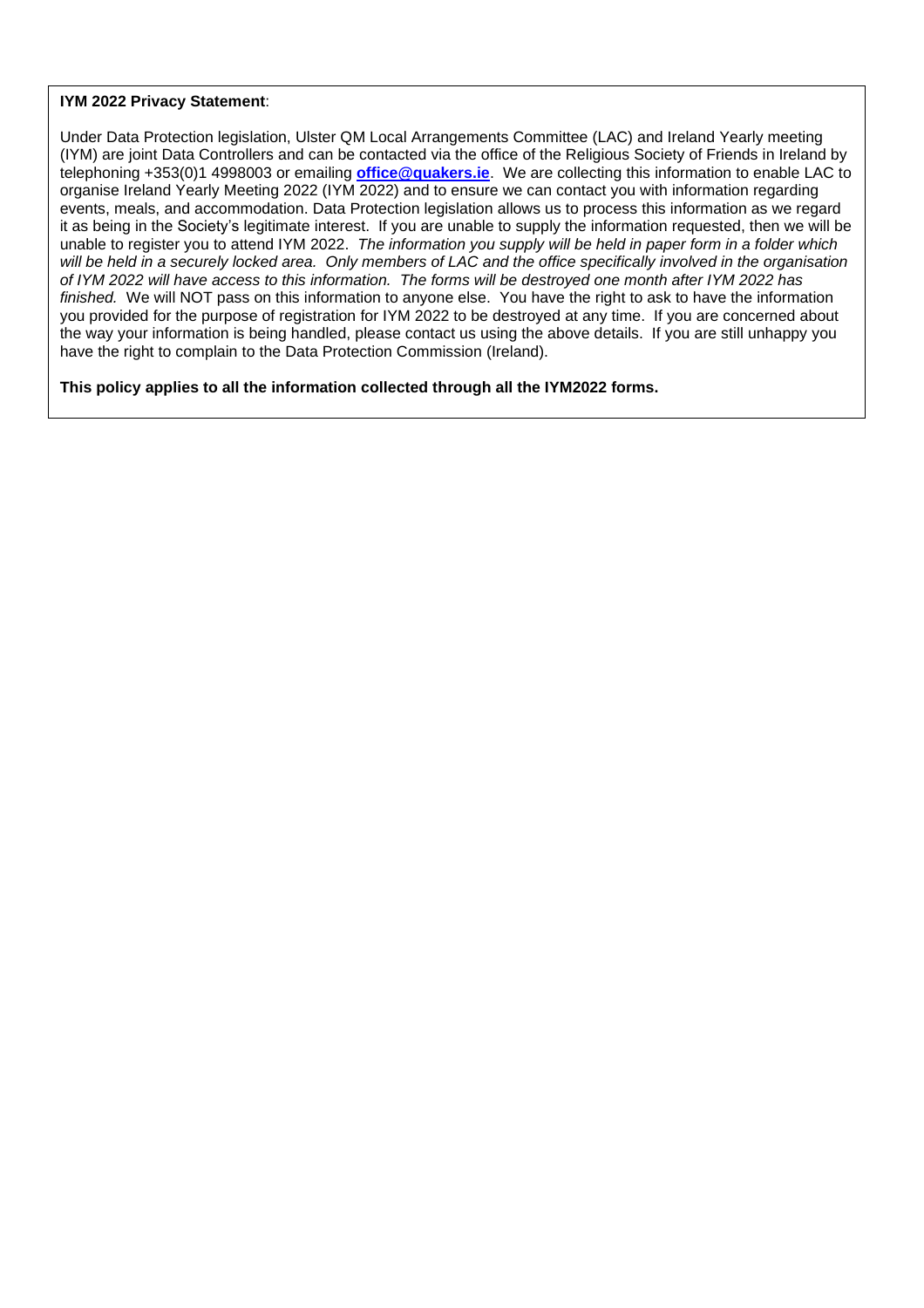# **IRELAND YEARLY MEETING 2022 GENERAL BOOKING FORM**

Ulster Friends welcome all to share in Ireland Yearly Meeting 2022!

Registration will open at 3pm on Thursday 11<sup>th</sup> August at the Reception in the Central Building, where tea/coffee will also be available. **The first session will start at 4pm sharp in the Drama Theatre in the Central Building**.

> **Accommodation must be booked NO LATER THAN Sunday 12th JUNE 2022 Meals must be booked NO LATER THAN 21st JULY 2022**

#### **Please do not contact the office with accommodation or meal requests after these dates!**

As always, volunteers will be required to ensure the smooth running of IYM. We would encourage you to live adventurously and help if you can! (see the Volunteer Form below). Please bring **good quality** items for the sale to support Quaker Service. Electrical goods cannot be accepted.

|                                     | I wish to apply for bursary support for meals and accommodation                                                                                                       |                                  | (tick if desired)                                                                             |  |  |
|-------------------------------------|-----------------------------------------------------------------------------------------------------------------------------------------------------------------------|----------------------------------|-----------------------------------------------------------------------------------------------|--|--|
|                                     | I wish to make a voluntary donation to help cover the cost of holding IYM<br>(please add to your meal and accommodation payment)                                      |                                  | Amount                                                                                        |  |  |
|                                     |                                                                                                                                                                       |                                  |                                                                                               |  |  |
|                                     |                                                                                                                                                                       |                                  |                                                                                               |  |  |
|                                     |                                                                                                                                                                       |                                  |                                                                                               |  |  |
|                                     | Below, I have filled out my (circle or highlight as appropriate):                                                                                                     |                                  |                                                                                               |  |  |
| Meal Booking form<br>Volunteer form | Accommodation Booking form                                                                                                                                            | yes / NA<br>yes / NA<br>yes / NA | Application & Parental consent<br>form for Children's Programme<br>yes / N/A                  |  |  |
|                                     | <b>TOTAL PAYMENT: £</b>                                                                                                                                               |                                  |                                                                                               |  |  |
| Details as follows:                 |                                                                                                                                                                       |                                  | Bank Transfer is preferred payment method - please include personal reference making payment. |  |  |
| Euro A/C -                          | Allied Irish Bank - Religious Society of<br><b>Friends Yearly Meeting Account</b><br>Sort Code: 93-10-39, Account No: 26757030<br>IBAN: IE76 AIBK 9310 3926 7570 30   |                                  | Date of transfer//2022<br>Reference<br>(must include your surname/initials)                   |  |  |
| Stg $A/C -$                         | Allied Irish Bank - Religious Society of Friends<br>In Ireland GBP Current Account<br>Sort Code: 23-85-90, Account No: 15508049<br>IBAN: GB 14 AIBK 2385 9015 5080 49 |                                  | Date of transfer//2022<br>Reference<br>(must include your surname/initials)                   |  |  |

Cheques in Euro or Sterling **must be** made payable to **"Religious Society of Friends Ireland Yearly Meeting"** otherwise booking cannot be guaranteed as incorrect payee details mean cheque will not be accepted by bank for lodgment and be returned to person who has drawn the cheque.

#### **Completed form(s) can be emailed to [office@quakers.ie](mailto:office@quakers.ie) or posted to Mary McNeilly, Quaker House Dublin, Stocking Lane, Dublin, D16 V3F8 with any cheque payment.**

Under Data Protection legislation, Ulster QM Local Arrangements Committee (LAC) and Ireland Yearly meeting (IYM) are joint Data Controllers and can be contacted via the office of the Religious Society of Friends in Ireland by telephoning +353(0)1 4998003 or emailing [office@quakers.ie.](mailto:office@quakers.ie) See the IYM 2022 General Information sheet for the full IYM 2022 Privacy Statement.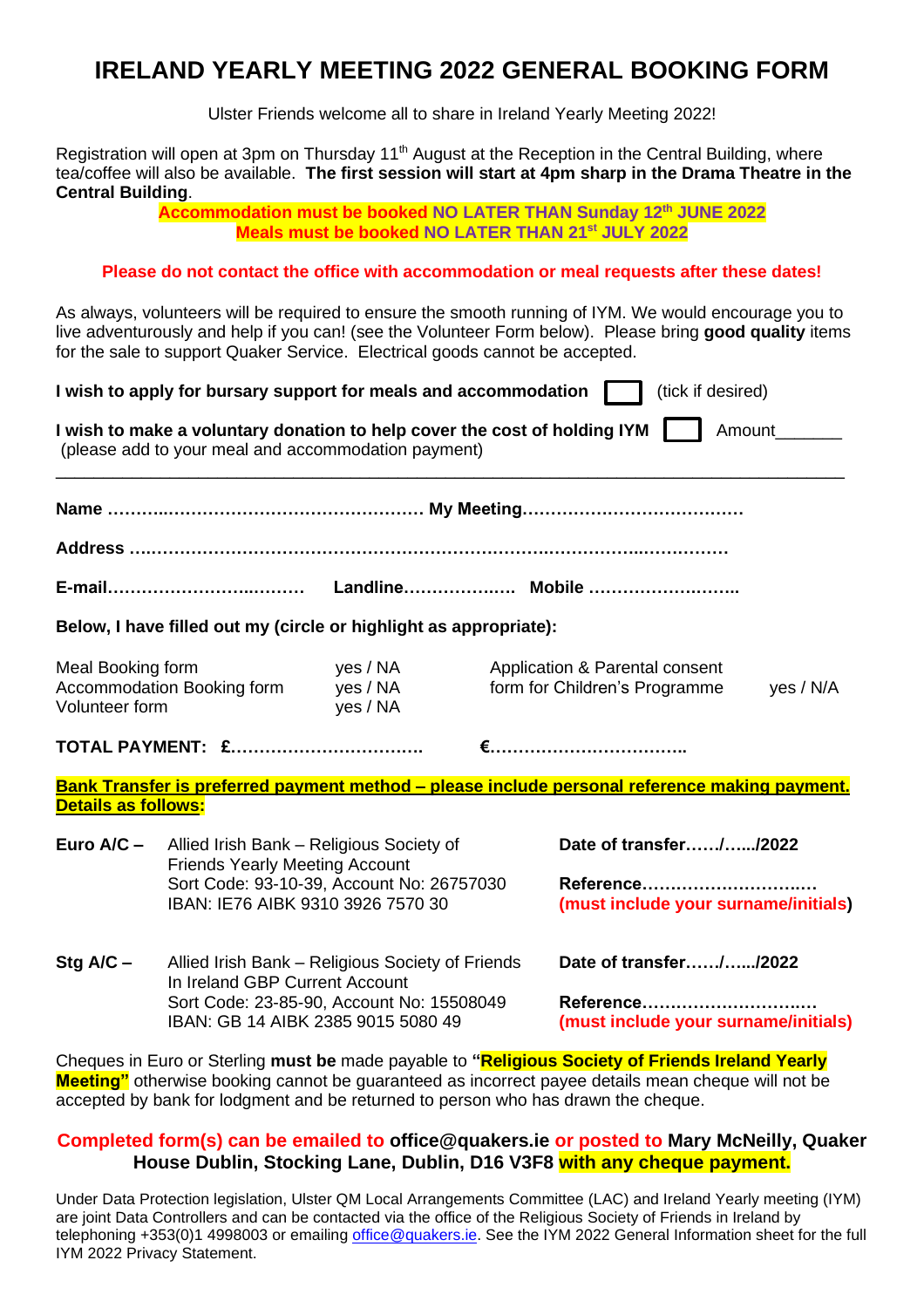# **IYM 2022 ACCOMMODATION BOOKING FORM BED AND BREAKFAST**

**Closing Date: Sunday 12th JUNE 2022**

### **NAME(S):**

### **EMAIL: PHONE NUMBER:**

Are you under 21 years of age? There is a special single rate £32/€40 (NOT EN-SUITE)

| <b>DATE</b>                  | <b>TYPE OF ROOM</b>                                                                              | <b>PLEASE TICK TYPE</b><br>OF ROOM REQUIRED<br><b>BELOW</b> | <b>COST</b>  |
|------------------------------|--------------------------------------------------------------------------------------------------|-------------------------------------------------------------|--------------|
| THURSDAY 11TH AUGUST<br>2022 | <b>SINGLE ENSUITE</b><br>£44.50/€55                                                              |                                                             |              |
|                              | <b>DOUBLE ENSUITE</b><br>£44.50/€ 55 PER PERSON<br><b>UNDER 21 SPECIAL SINGLE</b><br><b>RATE</b> |                                                             |              |
|                              | £32/€40 NOT ENSUITE                                                                              |                                                             |              |
| FRIDAY 12TH AUGUST<br>2022   | <b>SINGLE ENSUITE</b><br>£44.50/€55                                                              |                                                             |              |
|                              | <b>DOUBLE ENSUITE</b><br>£44.50/€55 PER PERSON                                                   |                                                             |              |
|                              | <b>UNDER 21 SPECIAL SINGLE</b><br><b>RATE</b><br>£32/€40 NOT ENSUITE                             |                                                             |              |
| SATURDAY 13TH AUGUST<br>2022 | <b>SINGLE ENSUITE</b><br>£44.50/€55                                                              |                                                             |              |
|                              | <b>DOUBLE ENSUITE</b><br>£44.50/€55 PER PERSON                                                   |                                                             |              |
|                              | <b>UNDER 21 SPECIAL SINGLE</b><br><b>RATE</b><br>£32/€40 NOT ENSUITE                             |                                                             |              |
|                              |                                                                                                  |                                                             | <b>TOTAL</b> |

#### Please let us know of any accessibility needs:

……………………………………………………………………………………………….

……………………………………………………………………………………………….

Special breakfast dietary requirements:

…………………………………………………………………………………………………

…………………………………………………………………………………………………

#### **Completed form can be emailed to [office@quakers.ie](mailto:office@quakers.ie) or posted to Mary McNeilly, Quaker House Dublin, Stocking Lane, Dublin, D16 V3F8.**

Under Data Protection legislation, Ulster QM Local Arrangements Committee (LAC) and Ireland Yearly meeting (IYM) are joint Data Controllers and can be contacted via the office of the Religious Society of Friends in Ireland by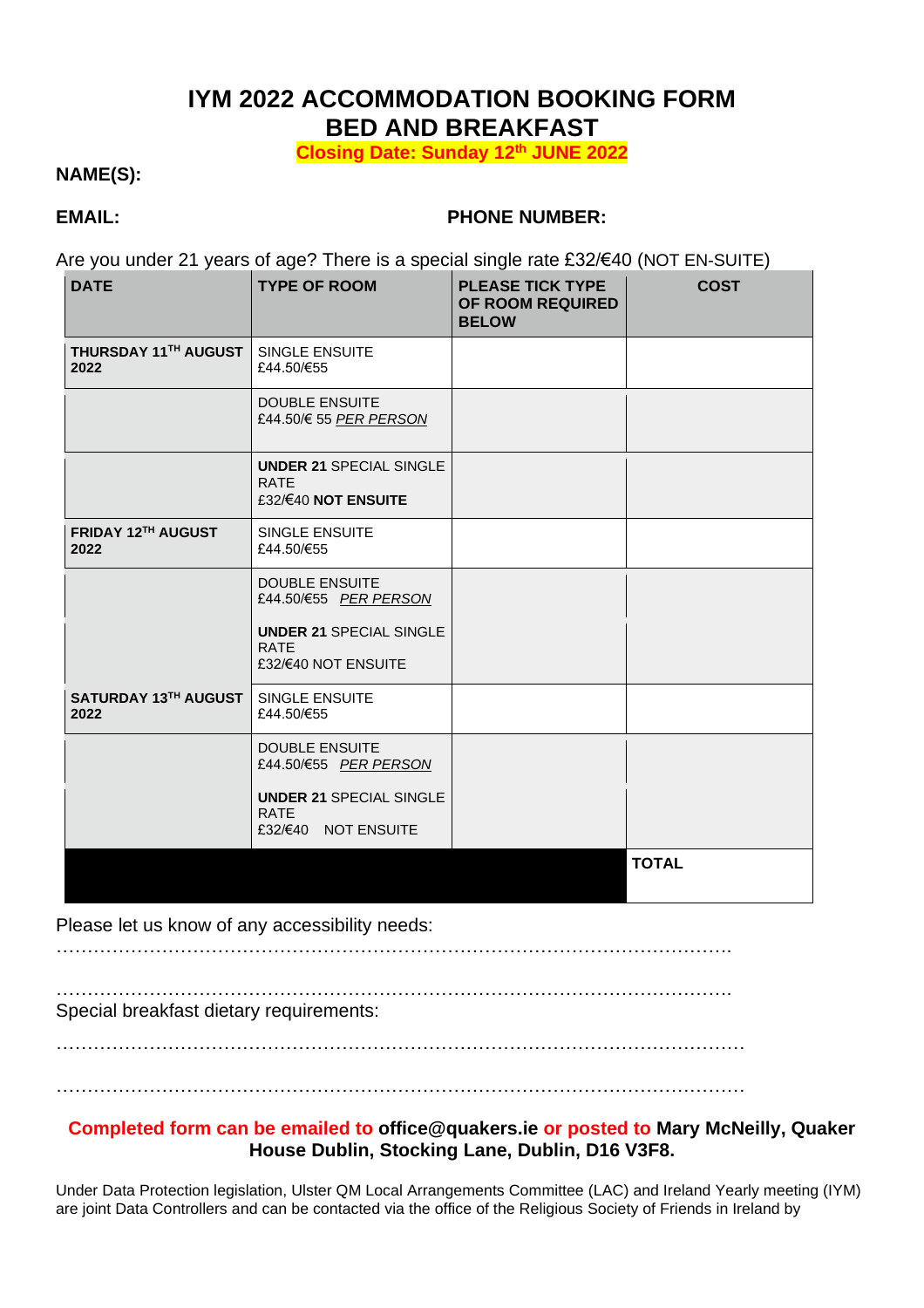telephoning +353(0)1 4998003 or emailing [office@quakers.ie.](mailto:office@quakers.ie) See the IYM 2022 General Information sheet for the full IYM 2022 Privacy Statement.

# **IYM 2022 MEAL BOOKING FORM**

**Closing Date: 21st JULY 2022**

**NAME(S):**

#### **EMAIL: PHONE NUMBER:**

#### **Note that meals for children under 18 are half price (given below basic price).**

Please tick each meal needed for each person.

|                                                                         | <b>COST</b>                   | ADULT ADULT<br>$\mathbf{2}$ | <b>CHILD</b> | age | <b>CHILD</b><br>$\mathbf{2}$ | age | <b>SUB TOTAL</b> |
|-------------------------------------------------------------------------|-------------------------------|-----------------------------|--------------|-----|------------------------------|-----|------------------|
| <b>THURSDAY</b><br><b>DINNER</b>                                        | £20/€25<br>(U18s £10/ €12.50) |                             |              |     |                              |     |                  |
| <b>FRIDAY LUNCH</b>                                                     | £8/€9.50<br>(U18s £4 / €4.75) |                             |              |     |                              |     |                  |
| <b>FRIDAY DINNER</b>                                                    | £20/€25<br>(U18s £10 /€12.50) |                             |              |     |                              |     |                  |
| <b>SATURDAY</b><br><b>LUNCH</b>                                         | £8/€9.50<br>(U18s £4/€4.75)   |                             |              |     |                              |     |                  |
| <b>SATURDAY</b><br><b>DINNER</b>                                        | £20/€25<br>(U18s £10 /€12.50) |                             |              |     |                              |     |                  |
| <b>SUNDAY</b><br><b>LUNCH</b><br>(at Sth Belfast<br><b>Meeting Hse)</b> | £10/€12.50<br>(U18s £5/€6.25) |                             |              |     |                              |     |                  |
| Total                                                                   |                               |                             |              |     |                              |     |                  |

**Special Dietary Requirements** (provide more detail below if necessary):

|                | Vegetarian | Vegan | <b>Coeliac</b> | Pescatarian | Lactose<br>intolerant | Any other dietary<br>requirements. |
|----------------|------------|-------|----------------|-------------|-----------------------|------------------------------------|
| <b>Adult 1</b> |            |       |                |             |                       |                                    |
| <b>Adult 2</b> |            |       |                |             |                       |                                    |
| Child 1        |            |       |                |             |                       |                                    |
| <b>Child 2</b> |            |       |                |             |                       |                                    |

#### **Completed form can be emailed to [office@quakers.ie](mailto:office@quakers.ie) or posted to Mary McNeilly, Quaker House Dublin, Stocking Lane, Dublin, D16 V3F8.**

Under Data Protection legislation, Ulster QM Local Arrangements Committee (LAC) and Ireland Yearly meeting (IYM) are joint Data Controllers and can be contacted via the office of the Religious Society of Friends in Ireland by telephoning +353(0)1 4998003 or emailing [office@quakers.ie.](mailto:office@quakers.ie) See the IYM 2022 General Information sheet for the full IYM 2022 Privacy Statement.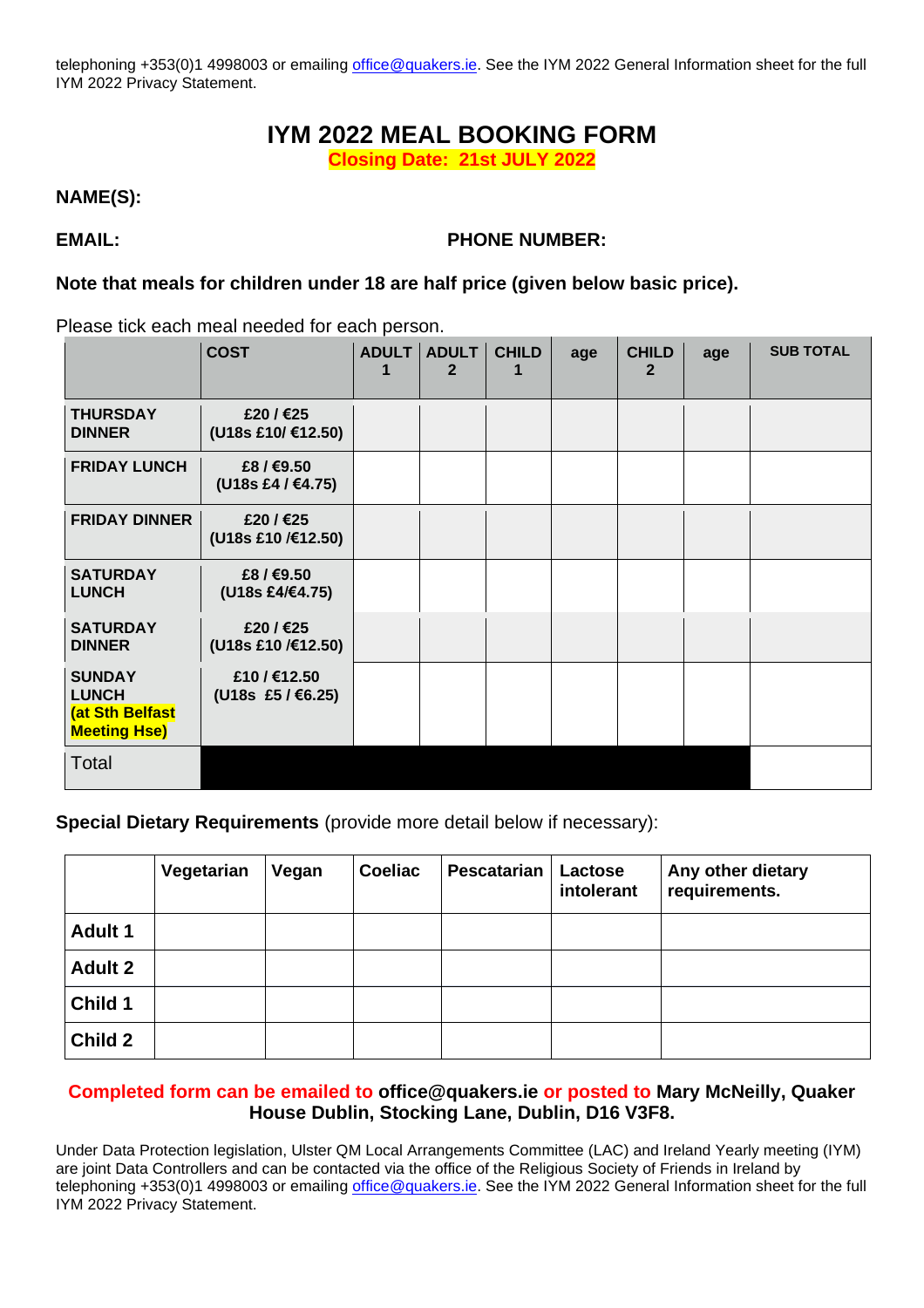## **IYM 2022 VOLUNTEERING FORM – PAGE 1**

### **NAME(S):**

#### **EMAIL: PHONE NUMBER:**

Please enter your **initials** in each box when you are potentially available to help. You will be contacted before the start of IYM to confirm your duties and times. We will aim to ensure that no volunteers are overloaded!

|                                                                      | <b>Session 1</b>                | <b>M&amp;O</b><br><b>Session</b>                       | <b>Session</b><br>2     | <b>Session</b><br>3           | <b>Session</b><br>4      | <b>Public</b><br>Lecture | <b>Session 5</b>                                      | Session 6                                              | <b>Session 7</b>           |
|----------------------------------------------------------------------|---------------------------------|--------------------------------------------------------|-------------------------|-------------------------------|--------------------------|--------------------------|-------------------------------------------------------|--------------------------------------------------------|----------------------------|
| <b>Task</b>                                                          | Thursday<br>16.00<br>—<br>17.30 | Thursday<br>19.40<br>$\overline{\phantom{0}}$<br>21.00 | Friday<br>9.45<br>11.15 | Friday<br>11.35<br>—<br>12.50 | Friday<br>16.30<br>17.45 | Friday<br>19.15<br>21.15 | Saturday<br>9.45<br>$\overline{\phantom{0}}$<br>11.00 | Saturday<br>11.35<br>$\overline{\phantom{0}}$<br>13.00 | Saturday<br>16.15<br>17.45 |
| 1 Doorkeeper<br>Please arrive 15<br>minutes before<br>session starts |                                 |                                                        |                         |                               |                          |                          |                                                       |                                                        |                            |
| 2 Roving Micro-<br>phones<br>No expertise<br>required                |                                 |                                                        |                         |                               |                          |                          |                                                       |                                                        |                            |

#### **Reception Desk**

| Thursday<br>15.00<br>$\overline{\phantom{0}}$<br>17.45 | Thursday<br>19.00<br>—<br>20.00 | Friday<br>09.30<br>-<br>13.00 | Friday<br>14.00<br>-<br>18.00 | Friday<br>18.30<br>$\overline{\phantom{m}}$<br>20.00 | Saturday<br>09.30<br>$-1$<br>13.15 | Saturday<br>14.00<br>—<br>18.00 | Saturday<br>19.00<br>-<br>20.00 | Sunday<br>08.00<br>09.00 |
|--------------------------------------------------------|---------------------------------|-------------------------------|-------------------------------|------------------------------------------------------|------------------------------------|---------------------------------|---------------------------------|--------------------------|
|                                                        |                                 |                               |                               |                                                      |                                    |                                 |                                 | clear up                 |

#### **Meal Ticket Collector**

| Thursday | Friday | Friday | Saturday | Saturday | Sunday |
|----------|--------|--------|----------|----------|--------|
| Dinner   | Lunch  | Dinner | Lunch    | Dinner   | Lunch  |
|          |        |        |          |          |        |

**Clerks' Assistant** A good knowledge of individual Quakers would be helpful. Must have a mobile phone. Assistant will be able to attend sessions but should seat themselves within easy access of a door. Duties to include: Bringing coffee/tea/meals to Clerks Room, assisting with photocopying, running errands, etc. etc.

| Thursday        | Friday         | <b>Friday</b>   | <b>Saturday</b> | <b>Saturday</b> |
|-----------------|----------------|-----------------|-----------------|-----------------|
| $15.30 - 21.00$ | $9.30 - 13.30$ | $16.10 - 19.00$ | $9.30 - 13.30$  | $16.10 - 19.00$ |
|                 |                |                 |                 |                 |

#### **Completed form can be emailed to [office@quakers.ie](mailto:office@quakers.ie) or posted to Mary McNeilly, Quaker House Dublin, Stocking Lane, Dublin, D16 V3F8.**

Under Data Protection legislation, Ulster QM Local Arrangements Committee (LAC) and Ireland Yearly meeting (IYM) are joint Data Controllers and can be contacted via the office of the Religious Society of Friends in Ireland by telephoning +353(0)1 4998003 or emailing [office@quakers.ie.](mailto:office@quakers.ie) See the IYM 2022 General Information sheet for the full IYM 2022 Privacy Statement.